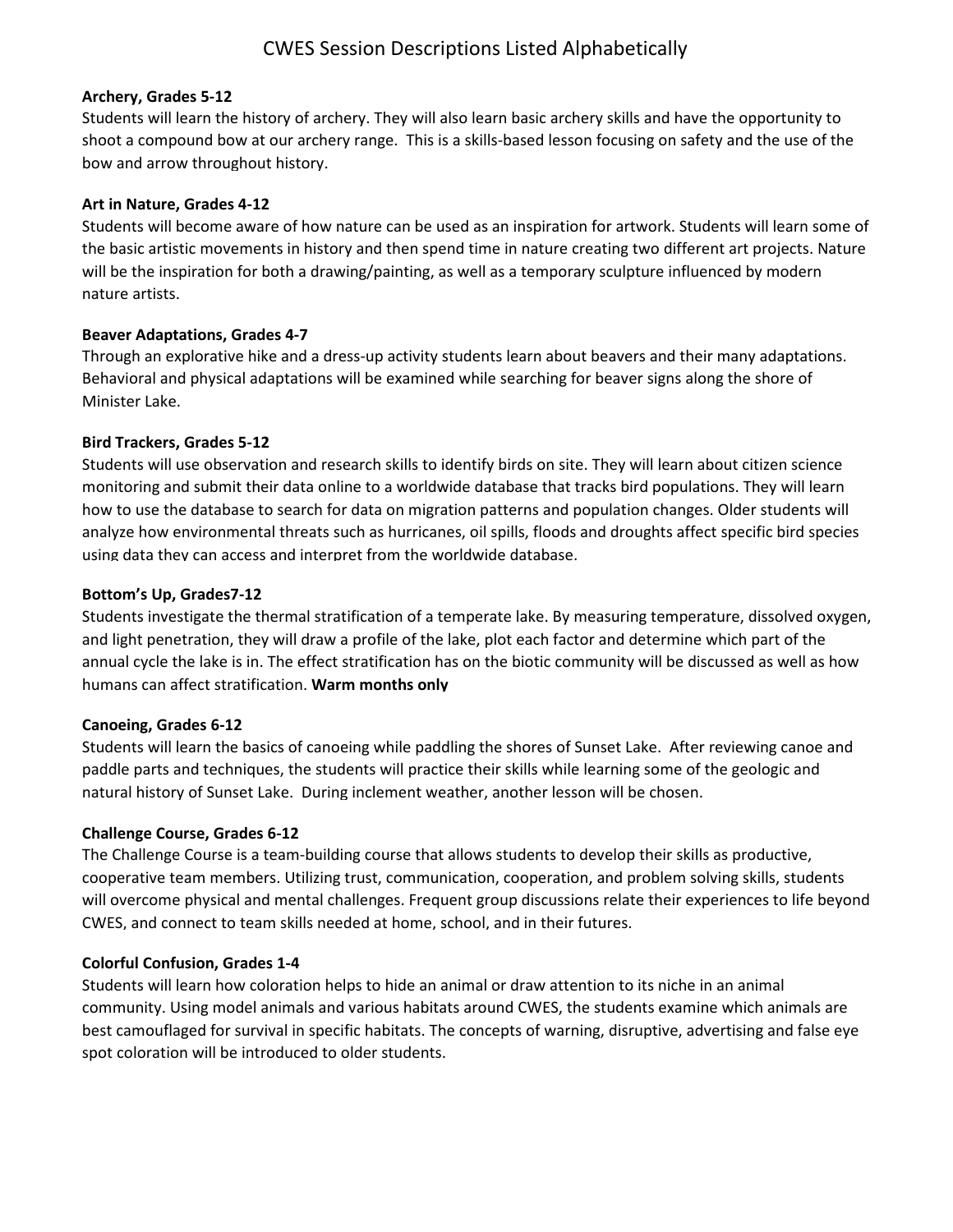## **Cooperative Compass, Grades 5-12**

Students participate in a physically active orienteering exercise. After reviewing basic compass and pacing techniques, students will rely on their teamwork and orienteering skills to complete an off-trail compass course. Long pants and closed toed shoes are a must.

## **Digging Up the Past, Grades 4-5**

In this lesson, students will learn about the use of land around CWES over the past 150 years. During a visit to the Parsonage, the students will dig up the remains of a burnt homestead and piece together how the land was used and observe how it has changed since it was abandoned.

## **Early Explorers Grades 4-5**

In this lesson, students will experience what life may have been like for Wisconsin's early explorers and voyageurs. In the role of fur-trading voyageurs, they will journey through the new landscape of CWES, guided by the voices of explorers before them, and record their observations by creating a map and journal entry. They will learn about voyageurs' relationship with Native Americans by participating in a fur trading game.

## **Feathered Friends, Grades K-2**

What makes a bird a bird? Discover the interesting adaptations of birds. Your students will make their own bird and then head out on the trails in search of our Feathered Friends.

## **Five Alive, Grades K – 4**

In this lesson, students will use their five senses to enhance awareness of the environment around them. They will hone their hearing by matching sounds. They will explore the outdoors for colors and become friends with a tree. They will use their noses to identify scents from nature. Through the engagement of their senses, these activities allow students to connect with nature in a whole new way.

#### **Forest Diversity, Grades 5-12**

This activity introduces students to 3 components of diversity within a forest: Species, Structural, and Functional Diversity. Each of these measures of diversity will be done on a red pine plantation and a mature mixed forest. Students will compare the diversity levels of the two different forest types and discuss the value of diversity.

# **Forest For the Trees, Grades 2-6**

Students discover what makes trees and forests special. After investigating tree characteristics, students explore the forest and its distinct layers. **Warm months only.**

#### **Forest Inventory, Grades 5-12**

Participants will estimate the monetary value of an acre of timber. To do this, they will use equipment forester's use to measure or "cruise" timber. They will calculate the dollar value of individual trees and also what one acre of forest is worth to make into lumber.

# **Global Positioning Systems, Grades 6-12**

Students will learn the basics of global positioning system (GPS) units. After mastering the basic GPS concepts and techniques, students will complete a geocaching activity. This is a another extension to basic orienteering skills learned previously or in conjunction with Cooperative Compass.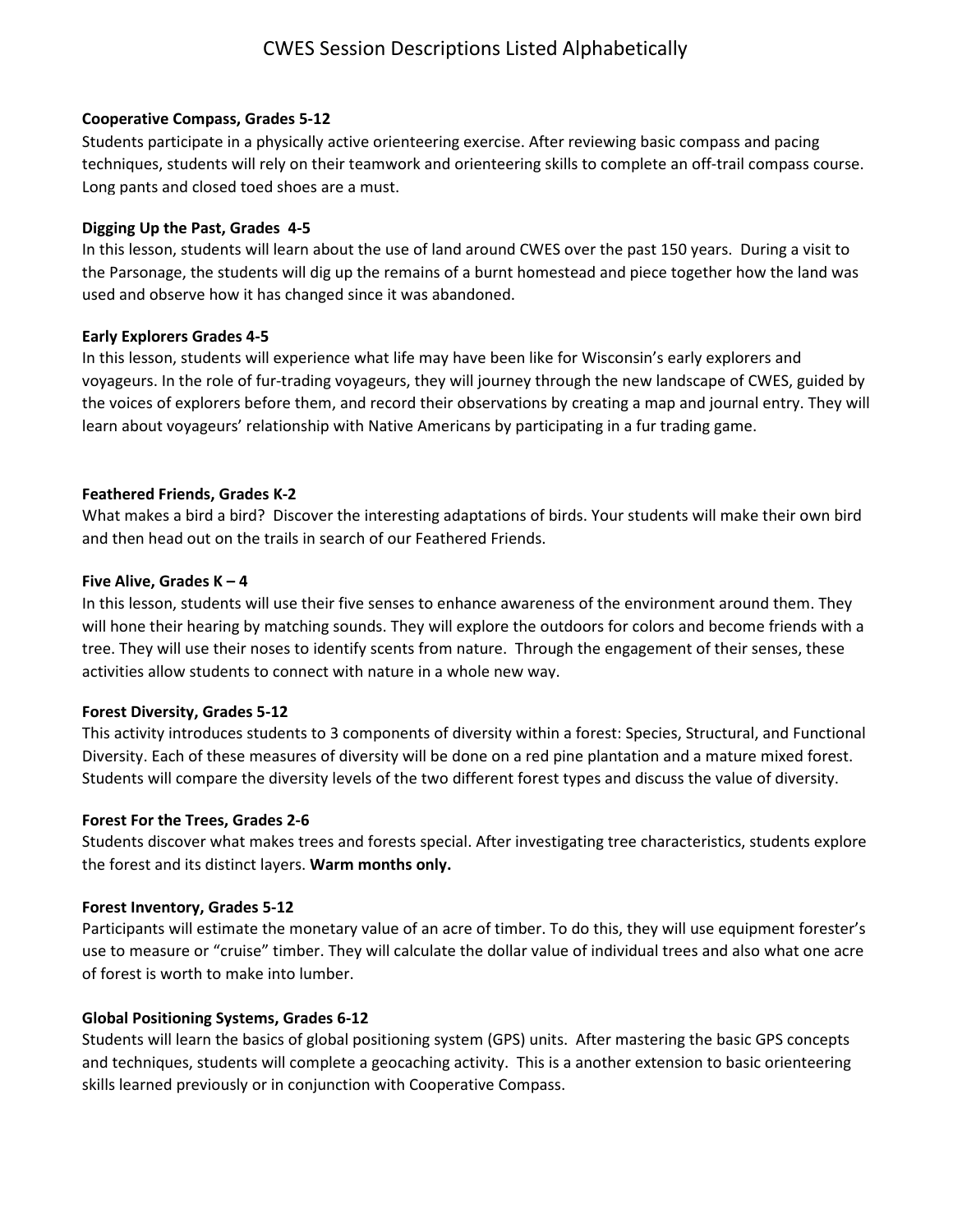## **Group Initiatives, Grades 5-12**

Teamwork leads your students to success! As a group, students participate in activities that challenge them both mentally and physically. Through these challenges and the ensuing discussion they learn the importance of communication, cooperation, trust, and problem-solving skills in their every day lives.

## **Habitat Suitability, Grades 5-12**

In this lesson students will conduct studies of several sites to determine the suitability of the plots as habitat for gray squirrels. They will compare these sites and discern what habitat elements are present or limiting on each plot.

# **Have Seed Will Travel, Grades 3-5**

Students will discover the function and importance of plant seeds. Methods of seed dispersal as a plant adaptation are emphasized in this lesson. Students will invent a seed that could be dispersed by one of the methods. Comparisons to actual seeds will be made and implications of the adaptations discussed.

# **How Birds Make a Living, Grades 3-5**

Students become hungry birds and feed in different habitats with specialized beaks. Their experience of trying to "feed" in these different habitats using special tools helps students understand how beak adaptations help birds survive. Quiet exploration of the Environmental Station reveals birds in their habitats.

## **Lake Ecology, Grades 5-12**

Students will investigate lake quality using multiple testing methods including pH, nitrate, phosphate, dissolved oxygen, and bottom sampling. Lake type will be determined and water samples will be explored using a microscope laboratory.

#### **Laws of Nature, Grades 4-12**

What principles govern the natural world? Do humans follow these principles? Students will be introduced to four "Laws of Ecology" and have a chance to prove them wrong/right. Students apply the four laws to the data gathered from an active game illustrating the concept of bioaccumulation.

#### **Leaps and Bounds, Grades K-2**

Slink, slither, hop, and stomp through this lesson about how animals move. Students will learn about different types of movements and how they help animals survive in its environment.

# **Magnificent Mammals, Grades K – 4**

Through engaging activities and a hike, students will explore some magnificent mammals! Students will review the differences between mammals and non-mammals. They will get to handle different mammal furs and discuss how mammals use their fur. They will explore the different habitats of mammals and build a minihabitat for a mammal.

# **Map and Compass Skills (Indoor activity), Grades 6-12**

Using a map scavenger hunt, students learn how to locate land features on a map, how to measure distances between two points on a map, and how to plot a course on a map with a compass. This is a great extension to basic orienteering skills learned previously or in conjunction with Cooperative Compass.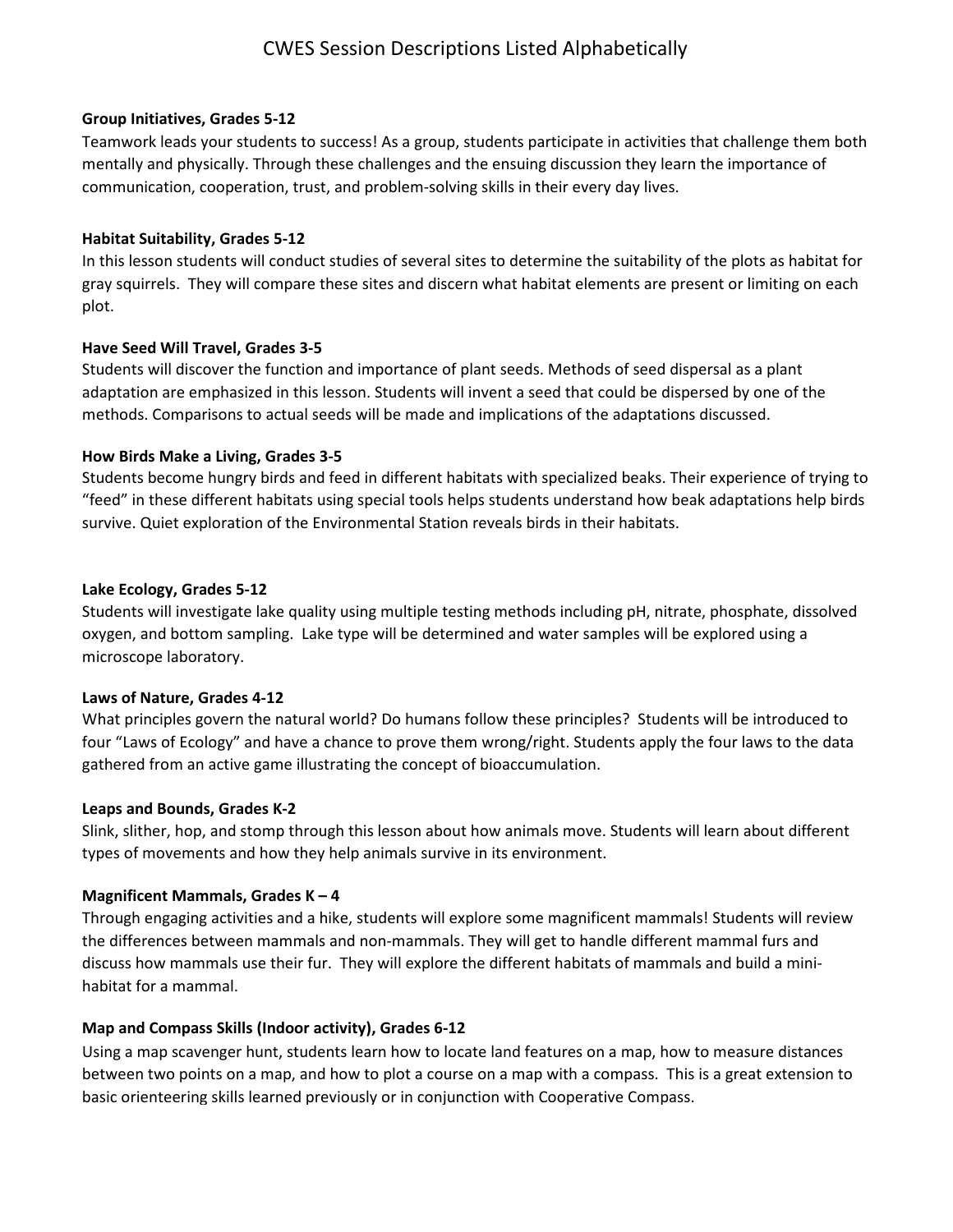# **Micro-World, Macro-WOW!, Grades K-3**

Students search out and examine the small creatures and their roles in nature's micro-world. They will explore the basic needs for survival of microorganisms and compare these needs to those of larger organisms. **Warm months only.**

# **Nation-to-Nation: a natural resource sustainability game, Grades 5-12**

Students become environmental leaders in this life size world simulation game. Through environmental challenges and trade deals with other countries, they learn that the only way to see their country grow is to find a comfortable balance between preserving their natural resources and being able to meet the needs of their people.

# **Native Americans, Grades 4-5**

In this lesson, students will learn about the history of the Native Americans and their relationship to the land in Wisconsin. They will be exposed to the history and culture of a few of the tribes, and will see what life was like for the Native Americans. They will also find out about the current tribes of Wisconsin and their relationship to the land.

# **Nature Journaling, Grades 4-8**

After creating their own journals, students use them as a tool for closely observing the natural world and reflecting on their personal connection with the environment. Through writing and drawing, they develop critical and creative thinking skills, build awareness and knowledge, and reflect on their values in relation to the environment at CWES.

# **Nature Photography, Grades 4-12**

Students will disover the amazing world of Nature Photography. After discussing why we might take photos of nature and learning about photographers famous for their photos, students will explore the natural world with camera in hand. Using a variety of techniques, students will utilize their cameras to more closely observe and connect with the natural world.

# **Pioneers, Grades 4-5**

In this lesson, students will learn about the history of the early settlers as thy moved into Wisconsin and their relationship to the land. They will be exposed to the history and culture of the time, and will see what life was like for children in the early days.

# **Pond Power, Grades 7-12**

Students explore a pond community by locating, collecting, and identifying pond animals. They examine the adaptations of each animal and their role in the pond food web. They will develop an energy flow pyramid for the pond by collecting and categorizing various pond organisms. Warm months only

# **Pond Study, Grades K-6**

Students explore a pond community by locating, collecting, and identifying pond animals. They also examine the role of each animal in the pond food web and some adaptations aquatic animals have for living in their watery environment. **Warm months only.**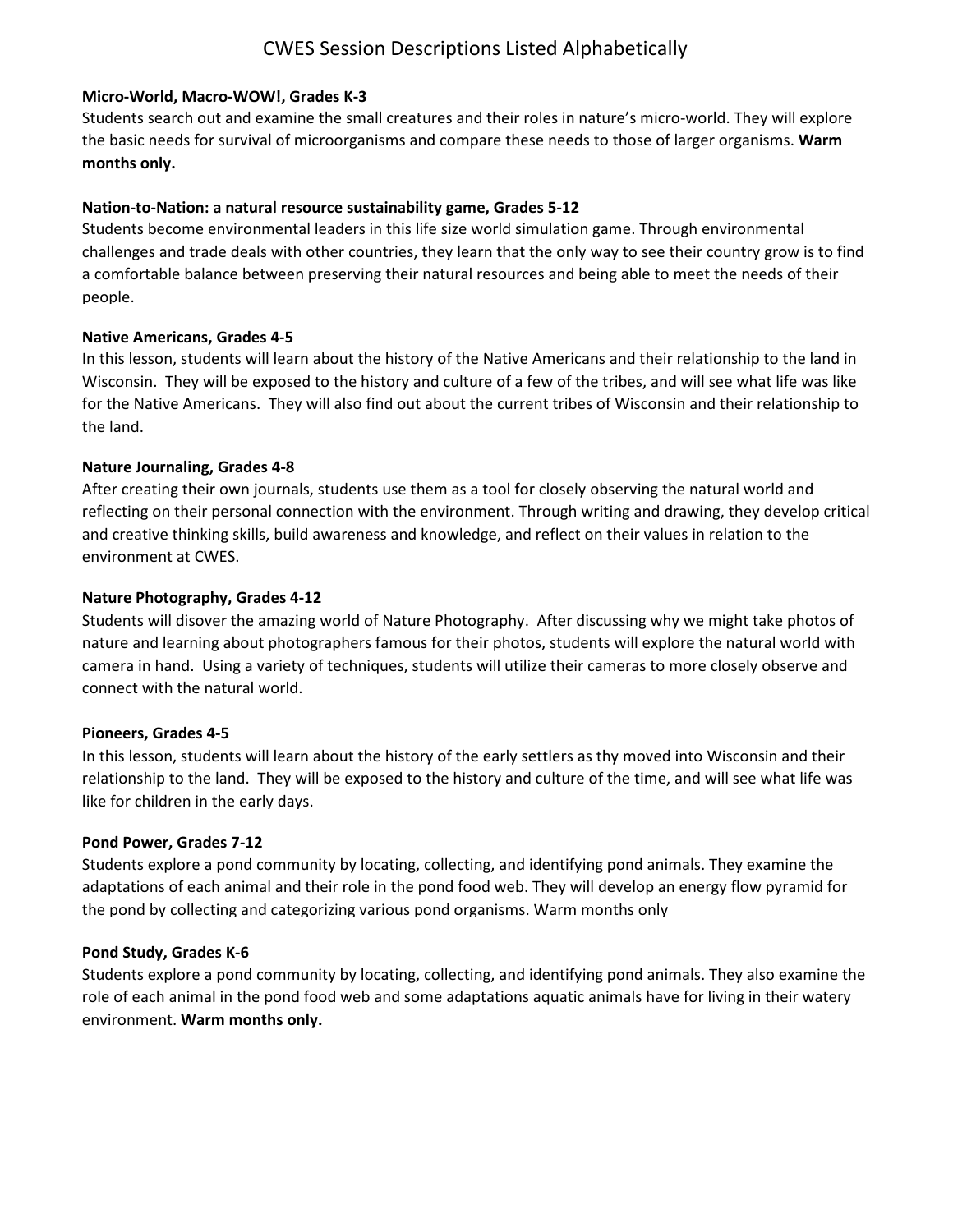# **Remembering the Forgotten Fire, Grades 4-5**

Students will take a look into the past and learn about the most disastrous fire in United States history, the Peshtigo Fire. The students will take the roles of the citizens of Peshtigo as well as learn about the past through a series of letters, play a game to simulate what happened, and write a letter as a call for help. They will then reflect on their experiences and discuss fires and fire prevention today.

## **Resource Management Role Play, Grades 5-12**

Students role-play resource managers in a land use planning activity. In this simulation, a section of land requires management for water, timber, wildlife, and recreation resources. Teams of students develop their public speaking skills by presenting their plan to the rest of the group. They will then problem solve and compromise with other teams in order to meet the needs of all the managers.

## **Skullduggery, Grades 4-8**

Blindfolded students will be introduced to an array of mammal skulls. Using a dichotomous key, students discover the secret identity of their animal. A variety of different skull adaptations will be discussed, especially those relating to the structures and functions of different types of teeth.

#### **Snow Walkers, Grades 4-12**

After learning about the history and types of snowshoes, students will experience them by tromping through the woods. They also discuss winter survival adaptations for animals. Exploring CWES by snowshoe will give your students a unique perspective on the world of winter. Winter months. If snow cover is inadequate another lesson will be substituted.

#### **Snowshoeing, Grades 5-12**

Students will learn about the history, uses, and parts of snowshoes. They will discover how foot load relates to the function of snowshoes and how snowshoes design was based upon the adaptations of animals. They will also have an opportunity to explore the woods on them.

#### **Solar Energy and the Sun**

Students will explore the impact that the sun has on plant, animal, and human life. After learning the reasons behind the power of the sun, students will discover the process behind solar energy. Through analysis of the environment around them and several hands-on activities, the students will utilize their new knowledge about the sun to create devices that employ solar energy.

# **Sound Surveillance, Grades 6-12**

Students will enhance their listening skills as they begin to use sound to distinguish birds from other sounds in the forest, and tell the difference between individual bird calls. They will begin to learn ways to remember bird calls and use the calls as a tool for identification while out on a birding hike.

#### **Spring Fling, Grades K-2**

Students will "sense" their way into spring through hands-on discovery activities. Exploration of soil texture, temperature, and smells, as well as, colors and shapes of natural objects will enhance your student's observational skills. **Springtime only.**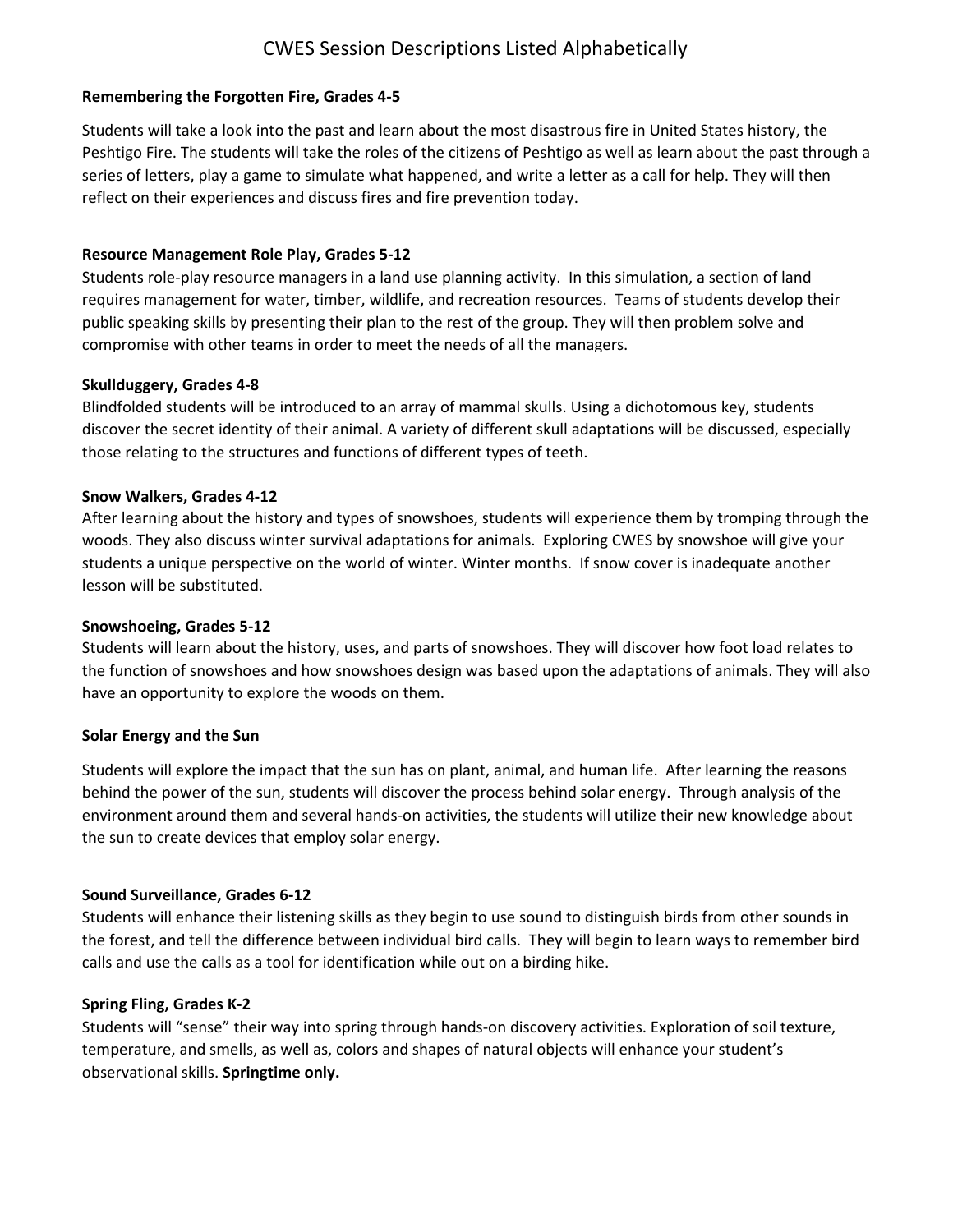## **Survival Lessons from Nature, Grades 1-4**

The students will observe how animals survive winter through conservation of heat energy and storage of food. They will compare how humans use these lessons from nature in our daily lives. An outdoor miniature shelter building activity allows creativity and puts their newly learned information to the test. \*Cold months only.

## **Survival of the Fittest, Grades 5-12**

Students continue their role as ecologists as they explore the hardships some predators face in acquiring enough energy to survive. Assuming the role of predator and prey, students will participate in an interactive simulation to provide data to study four different predators' energy consumption for one month.

## **Survival Strategies, Grades 5-12**

Students will participate in a survival scenario. After learning about basic human survival needs, they will work as a group to apply what they learned. They will create a plan and prioritize their needs for survival in an emergency situation. Students will then use limited resources to construct a shelter and attempt to build a small fire.

## **Tree ID, Grades 4-12**

Students will learn how to use a dichotomous key to identify trees. They identify 10 common Wisconsin tree species using both dichotomous keys and tree characteristics.

## **Web of Life, Grades 5-12**

During this exciting simulation game, students learn about predator-prey relationships, the food pyramid, bioaccumulation, and the Four Laws of Ecology: 1) everything is connected to everything else, 2) everything goes somewhere, 3) nature knows best, and 4) there is no such thing as a free lunch. Students will be given boundaries in which they need to find food, water, shelter, air and a mate while hiding from their predators.

# **Winter Lake Study, Grades 5-12**

Through direct research and observation students will evaluate the "livability" of an aquatic ecosystem. Participating in group discussion, students will compare the winter environment of aquatic and terrestrial habitats based on study of temperature, signs of life, and other factors. Food webs will also be examined to determine the stability of life beneath the ice in winter.

#### **Winter Severity, Grades 5-12**

Students become winter ecologists as they compare the severity of winter at a variety of different outdoor locations. In small groups, they will record high/low temperatures, wind velocity, wind chill, and snow depth and record evidence of animal activity in each area. Back inside, the students will compare the sites by graphing snow depth, low temperature, high temperature, and evaluate habitat suitability for animals based on animal activity and a site description.

# **Winter Survival Strategies, Grades 5-12**

Students will participate in a winter survival scenario. After learning about basic human survival needs, they will work as a group to apply what they learned. They will create a plan and prioritize their needs for survival in an emergency situation. Students will then use limited resources to construct a shelter and attempt to build a small fire and boil snow.